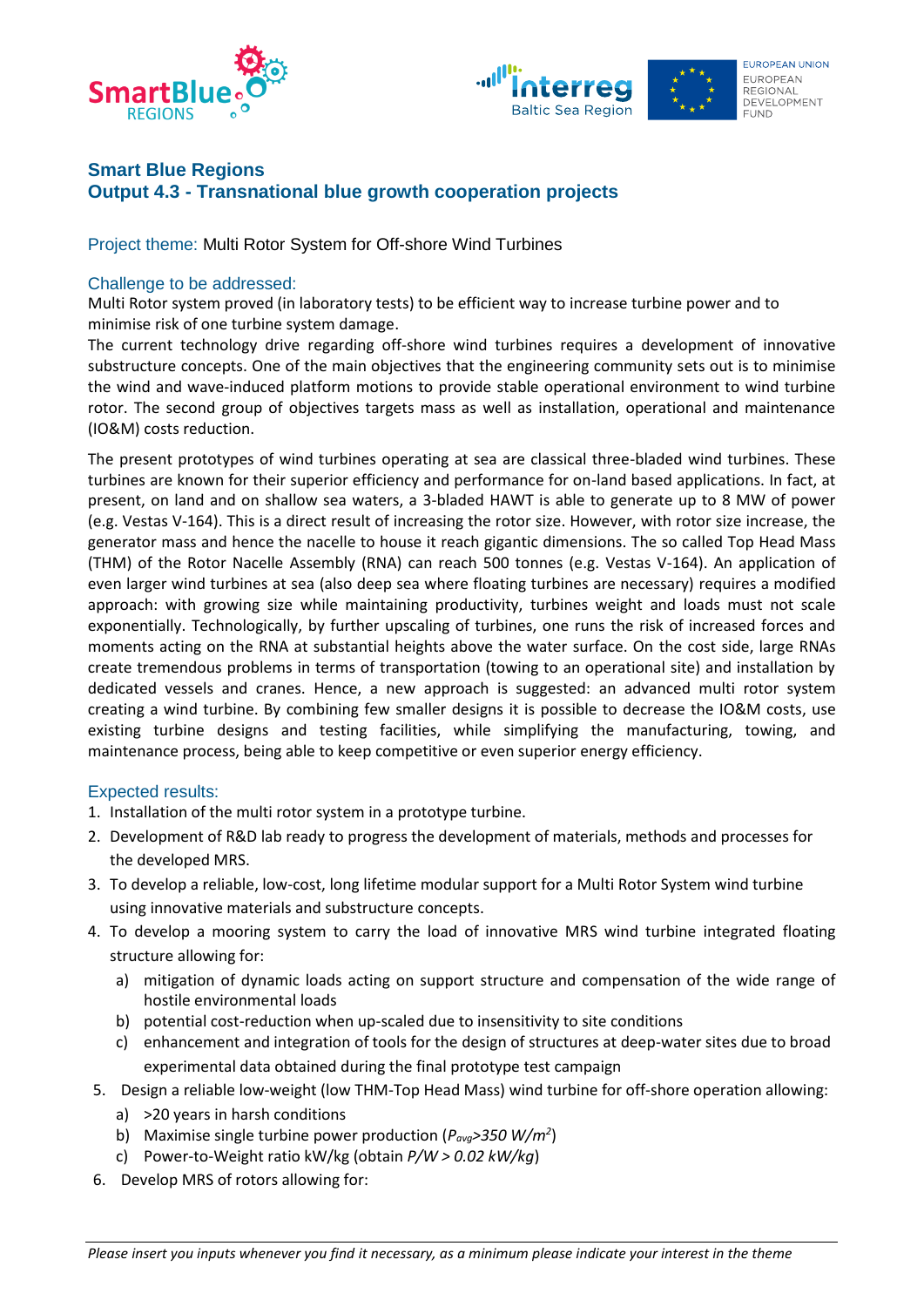



- a) minimal wind shear influence due to reduced rotor size
- b) reduction of substructure size and complexity due to distributed mass of rotor array compared to classical nacelle with a concentrated THM
- c) novel, active control strategies for cancellation of wind/wave induced motions being inherent feature of modular design allowing for control work parameters of individual rotors
- d) reduced investments costs due to modular design, mass production possibilities, simplified towing and transport procedures
- e) reduced operational costs due to inherent redundancy and improved maintenance schemes
- 7. Prove the concept of technology by performing:
	- a) the survivability test as described in code of standards
	- b) Integrate the technology and perform evaluation testing including scaled model tests in realistic conditions,
	- c) estimate the cost and efficiency as well as environmental impact of an up scaled version of the prototype.

# Target groups:

- Turbine manufacturers,
- Turbine subcomponent producers,
- R&D Centers for material testing
- **Academics**
- OWF operators,
- ?

# Main activities and timeframe:

The project would entail the development of:

- WP1: Innovative Structure as First Part of MRS Concept
- WP2: Innovative Yaw System as Second Part of Substructure Concept
- WP3: Rotor Nacelle Assembly (RNA) Design and Control strategy of a Single Rotor
- WP4: Design of modular MRS and Development of Innovative Control Strategy
- WP5: Technology Integration and Proof of Concept

Each WPs is broken into research and development areas where the consortium possesses knowledge and expertise.

## Partnership:

Idea proposed by:

• Maciej Karczewski and Piotr Domagalski (SME)

Organisations that expressed their interest at the workshop in Gdańsk 26<sup>th</sup> April 2018:

• Aluship Technology Sp. z o. o.

Additional organizations identified as wanting to join:

- University of Strathclyde (prof. Peter Jamieson), Scotland
- Fachhochschule Hamburg (prof. Peter Dalhoff), Germany
- GSG Towers Sp z o.o., Gdansk, Poland
- IWES Fraunhofer, Bremerhaven, Germany
- NTNU Trondheim (prof. Lars Saetran), Norway